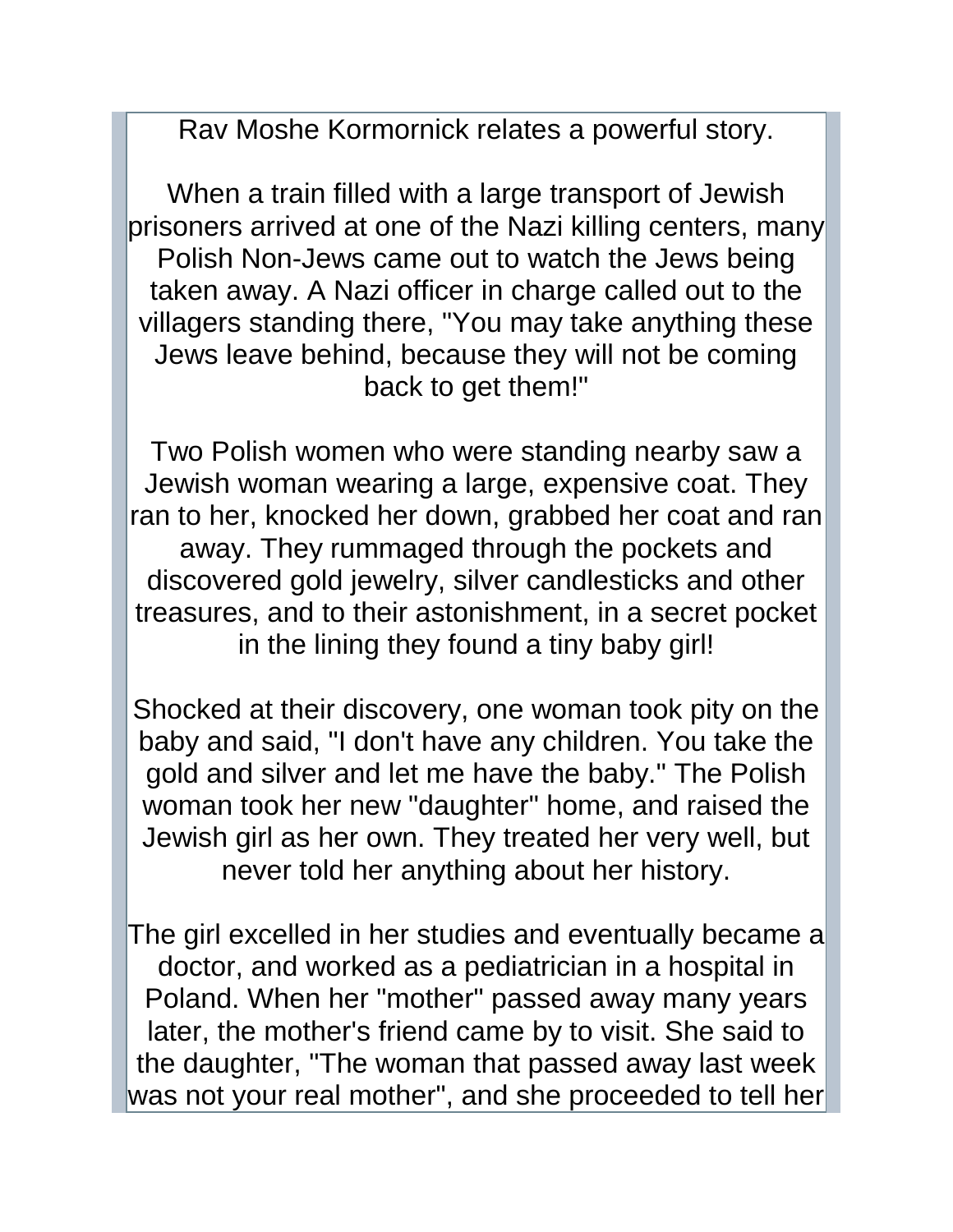the whole story of how they found her. The daughter did not believe her at first, but the woman insisted and said, "When we found you, you were wearing a beautiful gold pendant with strange writing on it, which must be Hebrew. I am sure that your mother kept that necklace. Go and see for yourself."

The daughter looked in her mother's jewelry box and found the necklace just as the friend had described. She was shocked. It was hard to fathom that she had been Jewish, but the proof was right there in her hand. As this was her only link to a previous life, she cherished the necklace, and wore it every day.

Sometime later, she went on vacation abroad and came across two Jewish boys standing on a main street, trying to interest any Jewish person passing by to put on Tefilin or accept Shabbos candles to light on Friday afternoon. Seizing the opportunity, she told them her entire story and showed them the necklace. The boys confirmed that a Jewish name was inscribed on the necklace, and they recommended that she write a letter to their teacher, the Lubavitcher Rebbe, and explain everything to him to seek his advice. She sent a letter that very same day, and received a quick reply which said that it was clear from the facts that she is a Jewish girl, and perhaps she would consider using her medical skills in Israel where talented pediatricians were needed. Her curiosity was piqued and she traveled to Israel where she consulted a Rabbinical Court, a Bais Din, who declared her Jewish.